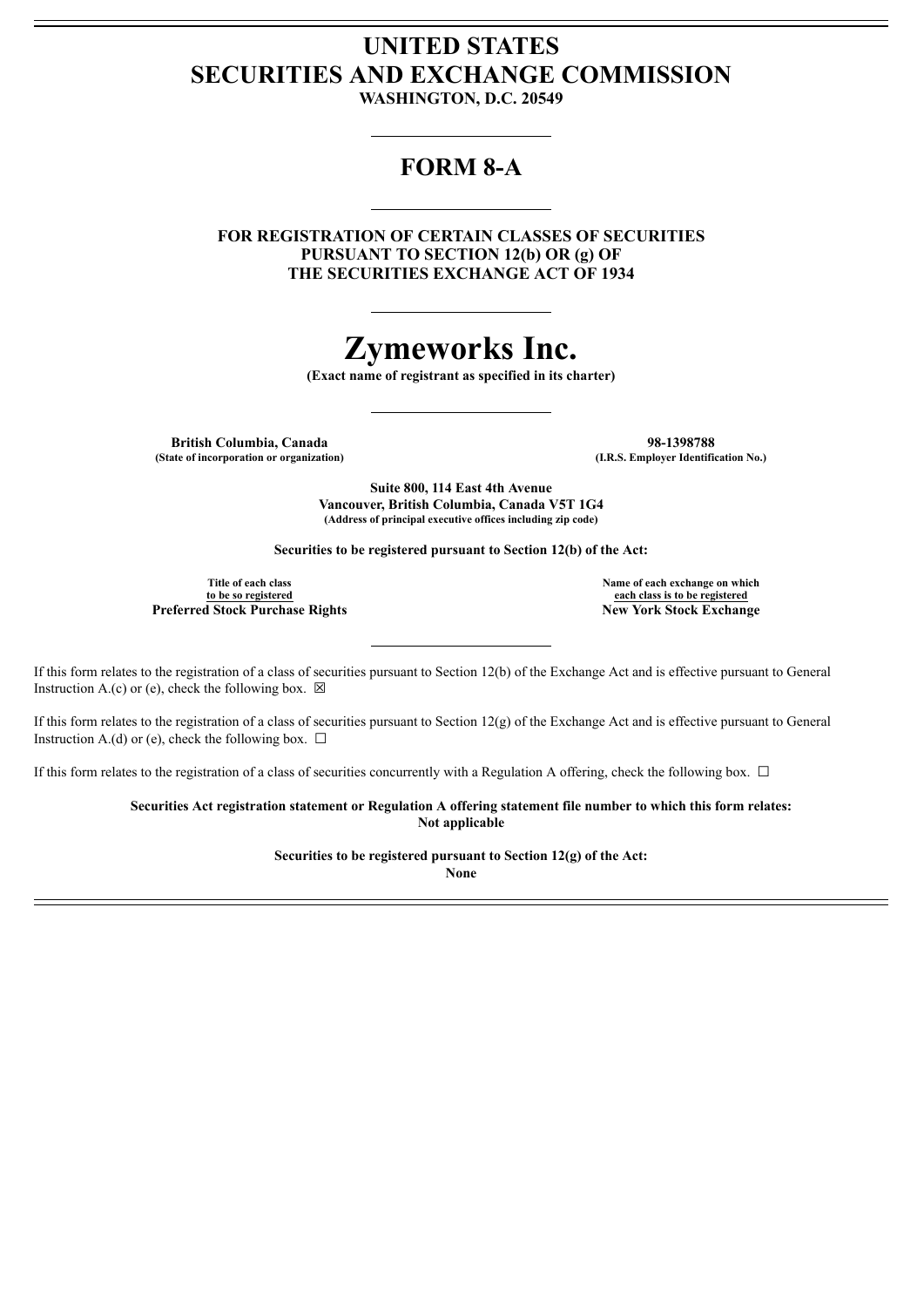#### **Item 1. Description of Registrant's Securities to be Registered**

On June 9, 2022, the Board of Directors (the "Board") of Zymeworks Inc., a corporation continued under the Business Corporations Act (British Columbia) (the "Company"), authorized and declared a dividend distribution of one right (each, a "Right") for each outstanding common share, no par value (the "Common Shares"), of the Company to shareholders of record as of the close of business on June 21, 2022 (the "Record Date"). Each Right entitles the registered holder to purchase from the Company one one-thousandth of a share of Series A Participating Preferred Share, no par value (the "Preferred Shares"), of the Company at an exercise price of \$74.00 (the "Exercise Price"), subject to adjustment. The complete terms of the Rights are set forth in a Preferred Shares Rights Agreement (the "Rights Agreement"), dated as of June 9, 2022, between the Company and Computershare Trust Company, N.A., as rights agent.

The Board adopted the Rights Agreement to protect shareholders from coercive or otherwise unfair takeover tactics. In general terms, it works by imposing a significant penalty upon any person or group that acquires 10 percent or more (or 20 percent or more in the case of certain institutional investors who report their holdings on Schedule 13G) of the Common Shares without the approval of the Board. As a result, the overall effect of the Rights Agreement and the issuance of the Rights may be to render more difficult or discourage a merger, amalgamation, arrangement, take-over bid, tender or exchange offer or other business combination involving the Company that is not approved by the Board. However, neither the Rights Agreement nor the Rights should interfere with any merger, amalgamation, arrangement, take-over bid, tender or exchange offer or other business combination approved by the Board.

The following is a summary of the terms of the Rights Agreement. The summary does not purport to be complete and is qualified in its entirety by reference to the Rights Agreement, a copy of which is attached as Exhibit 4.1 and is incorporated herein by reference.

**Distribution and Transfer of Rights; Rights Certificates:** The Board has declared a dividend of one Right for each Common Share outstanding. Prior to the Distribution Date referred to below: • the Rights will be evidenced by and trade with the certificates for Common Shares (or, with respect to any uncertificated Common Shares registered in book entry form, by notation in book entry), and no separate rights certificates will be distributed; • new Common Share certificates issued after the Record Date will contain a legend incorporating the Rights Agreement by reference (for uncertificated Common Shares registered in book entry form, this legend will be contained in a notation in book entry); and • the surrender for transfer of any certificates for Common Shares (or the surrender for transfer of any uncertificated Common Shares registered in book entry form) will also constitute the transfer of the Rights associated with such Common Share. Rights will accompany any new Common Shares that are issued after the Record Date. **Distribution Date:** Subject to certain exceptions specified in the Rights Agreement, the Rights will separate from the Common Shares and become exercisable following (1) the 10th business day (or such later date as may be determined by the Board) after the public announcement that a person or group of affiliated or associated persons (such person or group, an "Acquiring Person") has acquired beneficial ownership of 10 percent or more (or 20 percent or more in the case of certain institutional investors who report their holdings on Schedule 13G) of the Common Shares or (2) the 10th business day (or such later date as may be determined by the Board) after a person or group announces a tender or exchange offer that would result in ownership by a person or group of 10 percent or more (or 20 percent or more in the case of certain institutional investors who report their holdings on Schedule 13G) of the Common Shares. For purposes of the Rights Agreement, beneficial ownership is defined to include the ownership of derivative securities.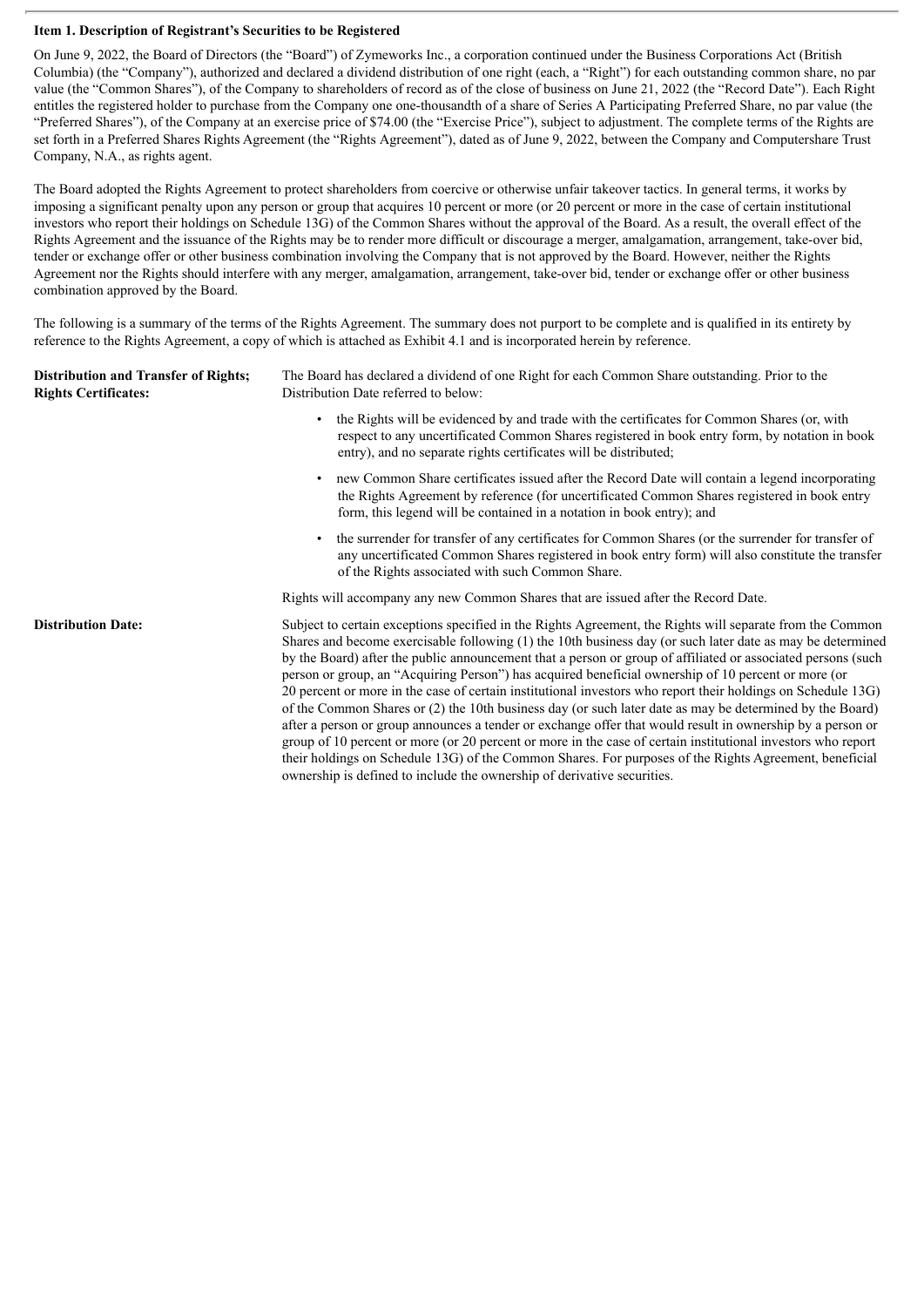The date on which the Rights separate from the Common Shares and become exercisable is referred to as the "Distribution Date." After the Distribution Date, the Company will mail Rights certificates to the Company's shareholders as of the close of business on the Distribution Date and the Rights will become transferable apart from the Common Shares. Thereafter, such Rights certificates alone will represent the Rights. **Preferred Shares Purchasable Upon Exercise of Rights:** After the Distribution Date, each Right will entitle the holder to purchase, for the Exercise Price, one onethousandth of a Preferred Share having economic and other terms similar to that of one Common Share. This portion of a Preferred Share is intended to give the shareholder approximately the same dividend, voting and liquidation rights as would one Common Share, and should approximate the value of one Common Share. More specifically, each one one-thousandth of a Preferred Share, if issued, will: • not be redeemable; • entitle holders to quarterly dividend payments of \$0.001 per one one-thousandth of a Preferred Share, or an amount equal to the dividend paid on one Common Share, whichever is greater; • entitle holders upon liquidation either to receive \$1 per one one-thousandth of a Preferred Share or an amount equal to the payment made on one Common Share, whichever is greater; have the same voting power as one Common Share; and • entitle holders to a payment per one one-thousandth of a Preferred Share equal to the payment made on one Common Share if the Common Share is exchanged via merger, consolidation, amalgamation, arrangement or a similar transaction. **Flip-In Trigger:** If an Acquiring Person obtains beneficial ownership of 10 percent or more (or 20 percent or more in the case of certain institutional investors who report their holdings on Schedule 13G) of the Common Shares, then each Right will entitle the holder thereof to purchase, for the Exercise Price, a number of Common Shares (or, in certain circumstances, cash, property or other securities of the Company) having a thencurrent market value of twice the Exercise Price. However, the Rights are not exercisable following the occurrence of the foregoing event until such time as the Rights are no longer redeemable by the Company, as further described below. Following the occurrence of an event set forth in preceding paragraph, all Rights that are or, under certain circumstances specified in the Rights Agreement, were beneficially owned by an Acquiring Person or certain of its transferees will be void. **Flip-Over Trigger:** If, after an Acquiring Person obtains 10 percent or more (or 20 percent or more in the case of certain institutional investors who report their holdings on Schedule 13G) of the Common Shares, (1) the Company merges into, amalgamates with or is otherwise combined with another entity, (2) an acquiring entity merges into, amalgamates with or is otherwise combined with the Company or (3) the Company sells or transfers more than 50 percent of its assets, cash flow or earning power, then each Right (except for Rights that have previously been voided as set forth above) will entitle the holder thereof to purchase, for the Exercise Price, a number of Common Shares of the person engaging in the transaction having a then-current market value of twice the Exercise Price.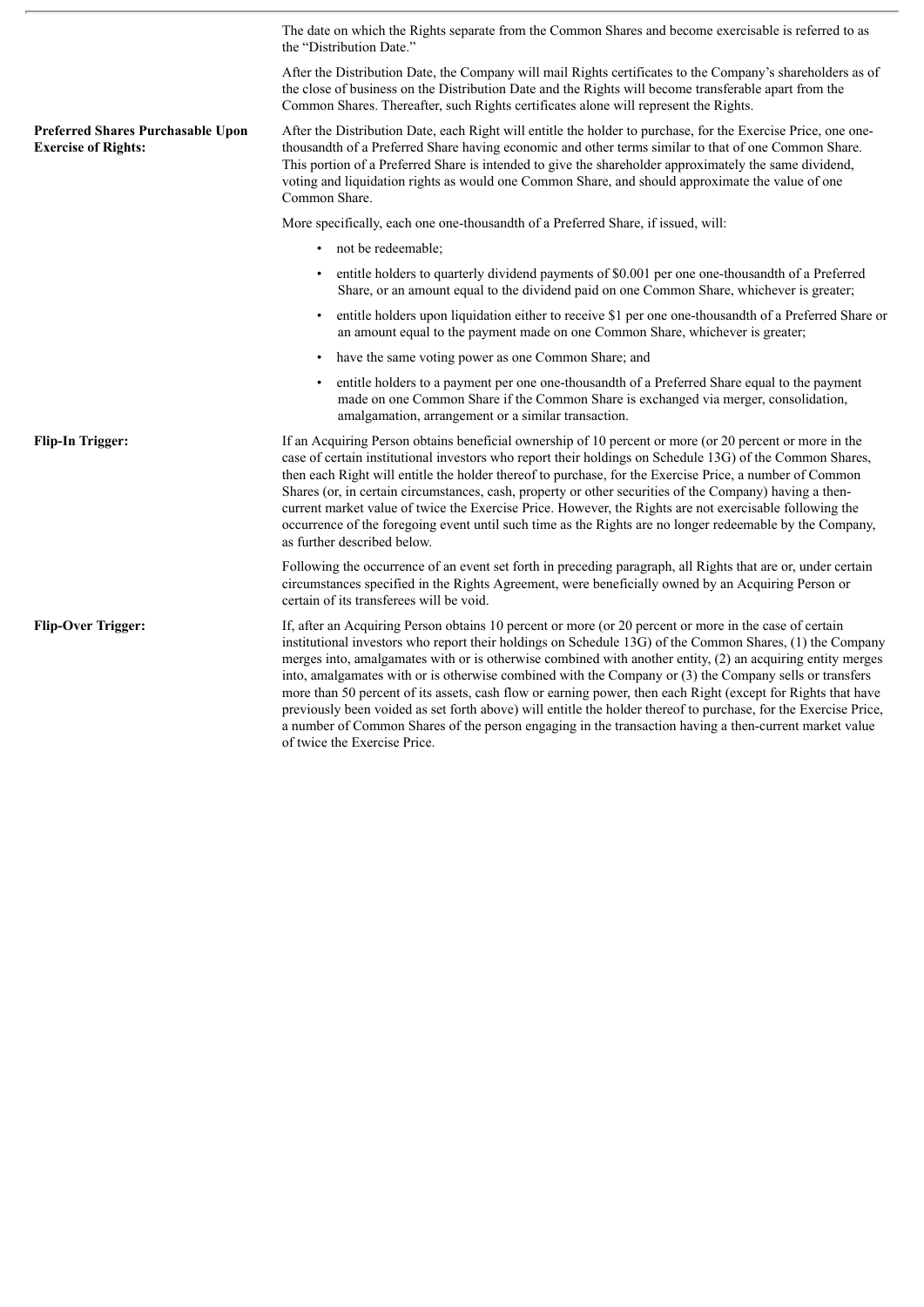| <b>Redemption of the Rights:</b>                                        | The Rights will be redeemable at the Company's option for \$0.001 per Right (payable in cash, Common<br>Shares or other consideration deemed appropriate by the Board) at any time on or prior to the 10th business<br>day (or such later date as may be determined by the Board) after the public announcement that an Acquiring<br>Person has acquired beneficial ownership of 10 percent or more (or 20 percent or more in the case of certain<br>institutional investors who report their holdings on Schedule 13G) of the Common Shares. Immediately<br>upon the action of the Board ordering redemption, the Rights will terminate and the only right of the holders<br>of the Rights will be to receive the \$0.001 redemption price. The redemption price will be adjusted if the<br>Company undertakes a share dividend or a share split. |
|-------------------------------------------------------------------------|----------------------------------------------------------------------------------------------------------------------------------------------------------------------------------------------------------------------------------------------------------------------------------------------------------------------------------------------------------------------------------------------------------------------------------------------------------------------------------------------------------------------------------------------------------------------------------------------------------------------------------------------------------------------------------------------------------------------------------------------------------------------------------------------------------------------------------------------------|
| <b>Exchange Provision:</b>                                              | At any time after the date on which an Acquiring Person beneficially owns 10 percent or more (or<br>20 percent or more in the case of certain institutional investors who report their holdings on Schedule 13G)<br>of the Common Shares and prior to the acquisition by the Acquiring Person of 50 percent of the Common<br>Shares, the Board may exchange the Rights (except for Rights that have previously been voided as set forth<br>above), in whole or in part, for Common Shares at an exchange ratio of one Common Share per Right<br>(subject to adjustment). In certain circumstances, the Company may elect to exchange the Rights for cash or<br>other securities of the Company having a value approximately equal to one Common Share.                                                                                             |
| <b>Expiration of the Rights:</b>                                        | The Rights expire on the earliest of $(1)$ 5:00 p.m., New York City time, on June 8, 2023 (unless such date is<br>extended) or (2) the redemption or exchange of the Rights as described above.                                                                                                                                                                                                                                                                                                                                                                                                                                                                                                                                                                                                                                                    |
| <b>Amendment of Terms of the Rights</b><br><b>Agreement and Rights:</b> | The terms of the Rights and the Rights Agreement may be amended in any respect without the consent of<br>the holders of the Rights on or prior to the Distribution Date. Thereafter, the terms of the Rights and the<br>Rights Agreement may be amended without the consent of the holders of Rights in order to (1) cure any<br>ambiguities, (2) shorten or lengthen any time period pursuant to the Rights Agreement or (3) make changes<br>that do not adversely affect the interests of holders of the Rights.                                                                                                                                                                                                                                                                                                                                 |
| <b>Voting Rights; Other Shareholder</b><br><b>Rights:</b>               | The Rights will not have any voting rights. Until a Right is exercised, the holder thereof, as such, will have<br>no separate rights as a shareholder of the Company.                                                                                                                                                                                                                                                                                                                                                                                                                                                                                                                                                                                                                                                                              |
| <b>Anti-Dilution Provisions:</b>                                        | The Board may adjust the Exercise Price, the number of Preferred Shares issuable and the number of<br>outstanding Rights to prevent dilution that may occur from a share dividend, a share split or a<br>reclassification of the Preferred Shares or Common Shares.<br>With certain exceptions, no adjustments to the Exercise Price will be made until the cumulative adjustments<br>amount to at least one percent of the Exercise Price. No fractional Preferred Shares will be issued and, in<br>lieu thereof, an adjustment in cash will be made based on the current market price of the Preferred Shares.                                                                                                                                                                                                                                   |
| Taxes:                                                                  | The distribution of Rights should not be taxable for federal income tax purposes. However, following an<br>event that renders the Rights exercisable or upon redemption of the Rights, shareholders may recognize<br>taxable income.                                                                                                                                                                                                                                                                                                                                                                                                                                                                                                                                                                                                               |

#### **Item 2. Exhibits**

3.1 Resolutions of the Board of Directors of Zymeworks, Inc. (incorporated by reference to **[Exhibit](http://www.sec.gov/Archives/edgar/data/1403752/000119312522172083/d319186dex41.htm#EXA) 3.1** to the Current Report on Form 8-K filed by the Company with the Securities and Exchange Commission on June 10, 2022).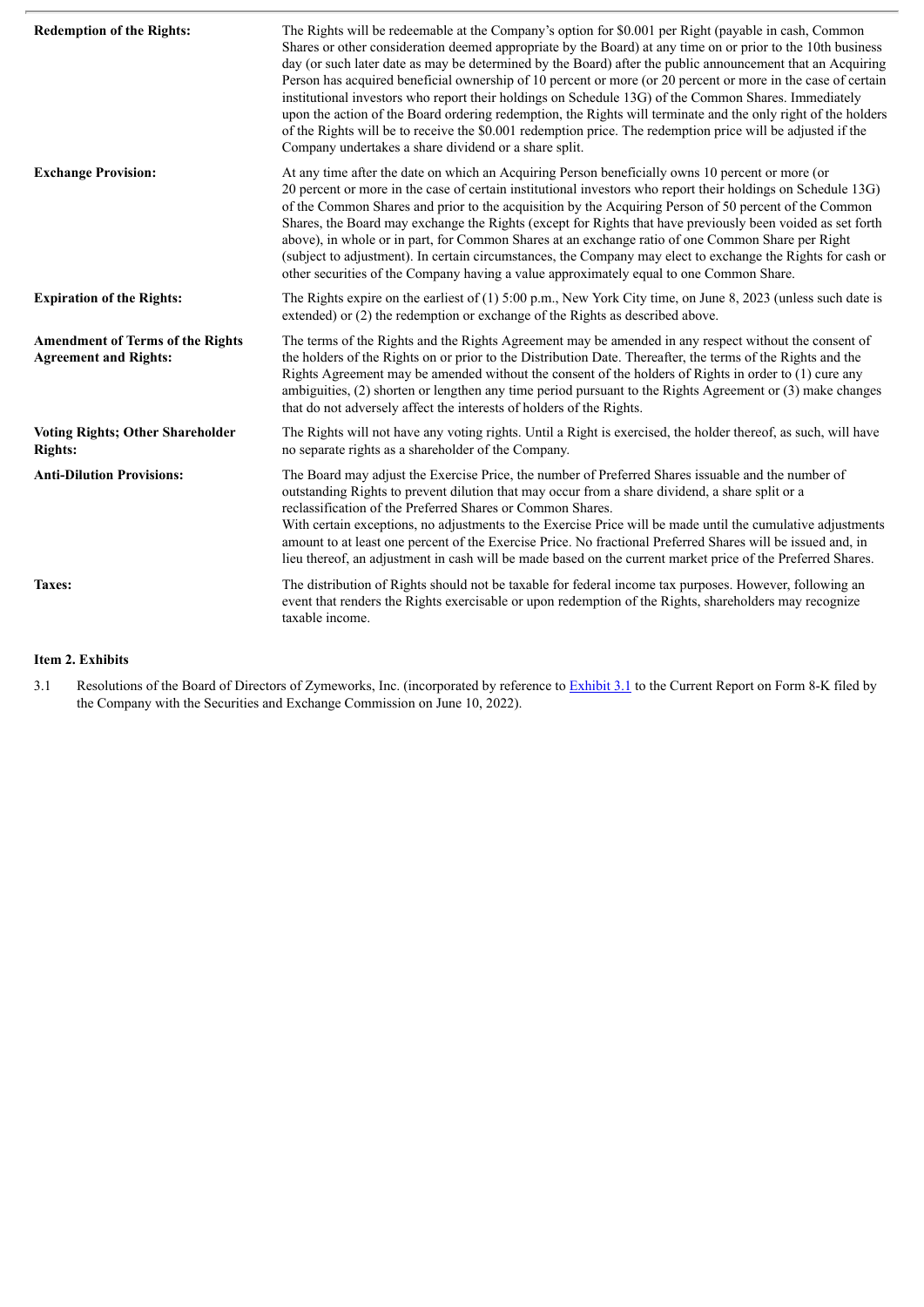4.1 Preferred Shares Rights Agreement, dated as of June 9, 2022, by and between Zymeworks Inc and Computershare Trust Company, N.A., as rights agent (incorporated by reference to **[Exhibit](http://www.sec.gov/Archives/edgar/data/1403752/000119312522172083/d319186dex41.htm) 4.1** to the Current Report on Form 8-K filed by the Company with the Securities and Exchange Commission on June 10, 2022).